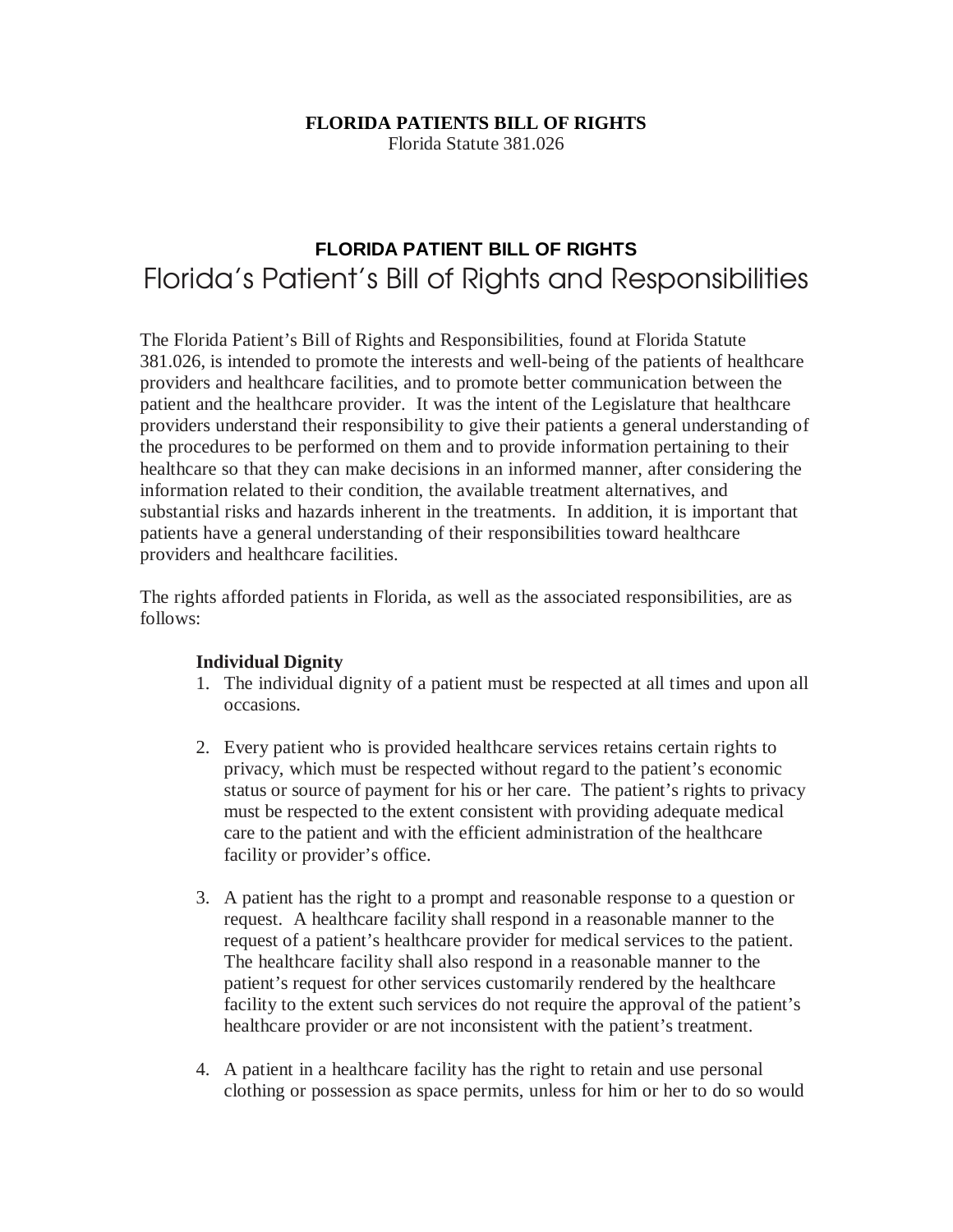infringe upon the right of another patient or is medically or programmatically contraindicated for documented medical, safety, or programmatic reasons.

### **Information**

- 1. A patient has the right to know the name, function, and qualifications of each healthcare provider who is providing medical services to the patient. A patient may request such information from his or her responsible providers or the healthcare facility in which he or she is receiving medical services.
- 2. A patient in a healthcare facility has the right to know what patient support services are available in the facility.
- 3. A patient has the right to be given by his or her healthcare provider information concerning diagnosis, planned course of treatment, alternatives, risks, and prognosis, unless it is medically inadvisable or impossible to give this information to the patient, in which case the information must be given to the patient's guardian or a person designated as the patient's representative. A patient has the right to refuse this information.
- 4. A patient has the right to refuse any treatment based on information required by this paragraph, except as otherwise provided by law. The responsible provider shall document any such refusal.
- 5. A patient in a healthcare facility has the right to know what facility rules and regulations apply to patient conduct.
- 6. A patient has the right to express grievances to a healthcare provider, a healthcare facility, or the appropriate state licensing agency regarding alleged violations of patients' rights. A patient has the right to know the healthcare provider's or healthcare facility's procedures for expressing a grievance.
- 7. A patient in a healthcare facility who does not speak English has the right to be provided an interpreter when receiving medical services if the facility has a person readily available who can interpret on behalf of the patient.

## **Financial Information and Disclosure**

- 1. A patient has the right to be given, upon request, by the responsible provider, his or her designee, or a representative of the healthcare facility full information and necessary counseling on the availability of known financial resources for the patient's healthcare.
- 2. A healthcare provider or a healthcare facility shall, upon request, disclose to each patient who is eligible for Medicare, in advance of treatment, whether the healthcare provider or the healthcare facility in which the patient is receiving medical services accepts assignment under Medicare reimbursement as payment in full for medical services and treatment rendered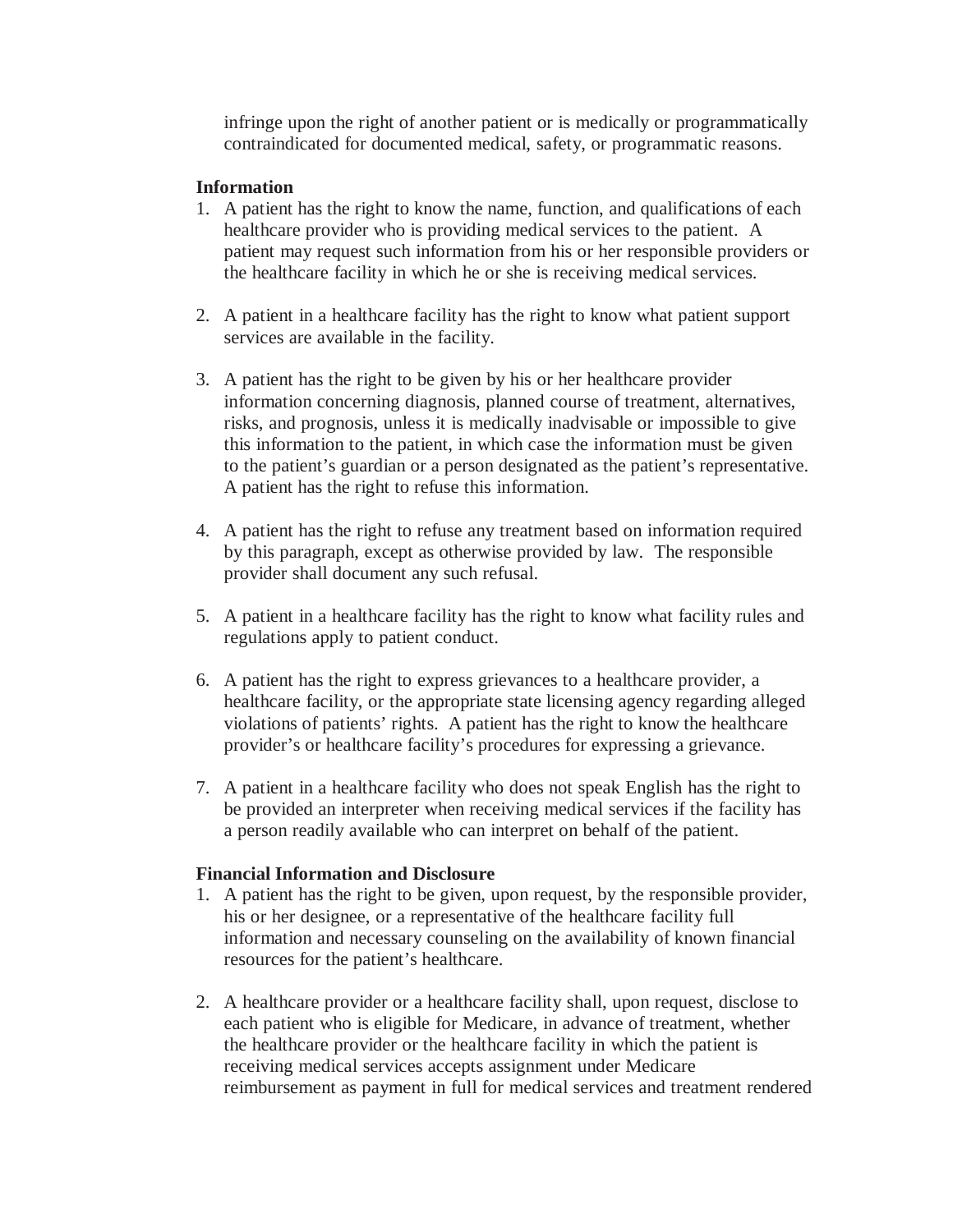in the healthcare provider's office or healthcare facility.

- 3. A healthcare provider or a healthcare facility shall, upon request, furnish a person, prior to provision of medical services, a reasonable estimate of charges for such services. Such reasonable estimate shall not preclude the healthcare provider or healthcare facility from exceeding the estimate or making additional charges based on changes in the patient's condition or treatment needs.
- 4. Each licensed facility not operated by the state shall make available to the public on its Internet Web site or by other electronic means a description of and a link to the performance outcome and financial data that is published by the agency pursuant to  $[**F.S.**] \times 408.05(3)(1)$ . The facility shall place a notice in the reception area that such information is available electronically and the Web site address. The licensed facility may indicate that the pricing information is based on a compilation of charges for the average patient and that each patient's bill may vary from the average depending upon the severity of illness and individual resources consumed. The licensed facility may also indicate that the price of service is negotiable for eligible patients based upon the patient's ability to pay.
- 5. A patient has the right to receive a copy of an itemized bill upon request. A patient has a right to be given an explanation of charges upon request.

#### **Access to Healthcare**

- 1. A patient has the right to impartial access to medical treatment or accommodations, regardless of race, national origin, religion, handicap, or source of payment.
- 2. A patient has the right to treatment for any emergency medical condition that will deteriorate from failure to provide such treatment.
- 3. A patient has the right to access any mode of treatment that is, in his or her own judgment and the judgment of his or her health practitioner, in the best interests of the patient, including complementary or alternative healthcare treatments, in accordance with the provisions of [F.S.] ¤456.41.

## **Experimental Research**

A patient has the right to know if medical treatment is for purposes of experimental research and to consent prior to participation in such experimental research. For any patient, regardless of ability to pay or source of payment for his or her care, participation must be a voluntary matter; and a patient has the right to refuse to participate. The patient's consent or refusal must be documented in the patient's care record.

#### **Responsibilities of Patients**